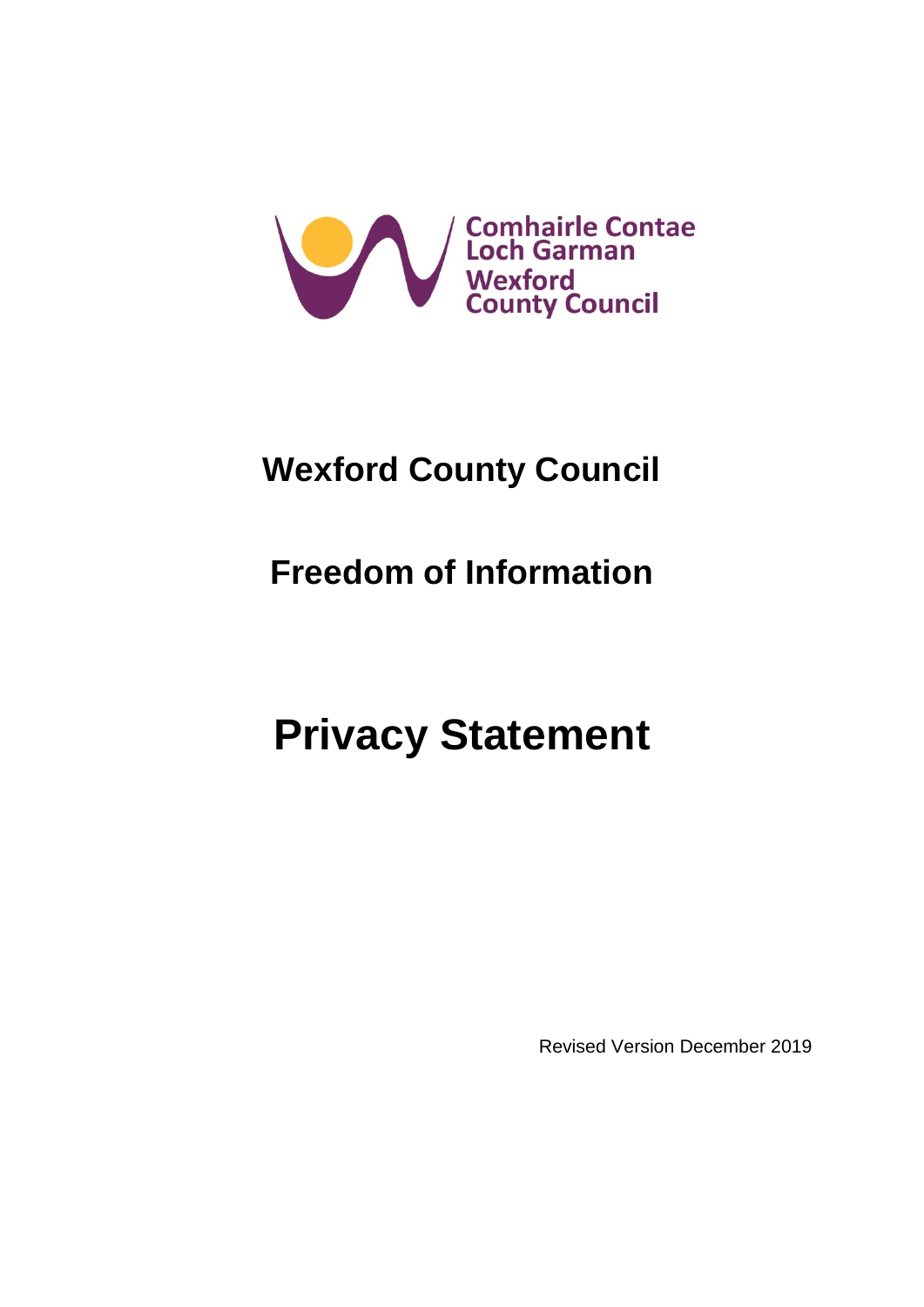### **Who we are and why do we require your information?**

Wexford County Council seeks to lead the economic, social, cultural and environmental development of the county and to provide high quality services at local level. Our vision is for an inclusive county of sustainable urban and rural communities that have respect for their environment, a sense of local identity comprising shared purpose and a deep sense of civic pride.

The promotion of a culture of excellence in service delivery remains one of Wexford County Council's core objectives and is included in our Corporate Plan. This quality service includes not only the level and quality of service given to our customers, but also the quality of our decision-making processes, the efficiency and effectiveness of our corporate operations, standard of our facilities and our ability to adapt in an everchanging environment.

In order to provide the most effective and targeted range of services to meet the needs of the citizens, communities and businesses of County Wexford we will be required to collect, process and use certain types of information about people and organisations. Depending on the service being sought or provided, the information sought may include 'personal data' as defined by the Data Protection Acts and by the general data protection Regulation (GDPR) and may relate to current, past and future service users; past; current and prospective employees; suppliers; and members of the public who may engage in communications with our staff.

In addition, staff may be required, from time to time, to collect process and use certain types of personal data to comply with regulatory or legislative requirements.

#### **Why do we have this privacy statement?**

The Council has created this privacy notice to demonstrate our firm commitment to privacy and to assure you that in all your dealings with the corporate section the Council will ensure the security of the data. The personal data you may be required to supply to the Council, or may be collected through other sources is,

- Obtained lawfully, fairly and in a transparent manner
- Obtained for only specified, explicit and legitimate purposes
- Adequate, relevant and limited to what is necessary for purpose for which it was obtained
- Recorded, stored accurately and securely and where necessary kept up to date
- Kept only for as long as is necessary for the purposes for which it was obtained.
- Kept in a form which permits identification of the data subject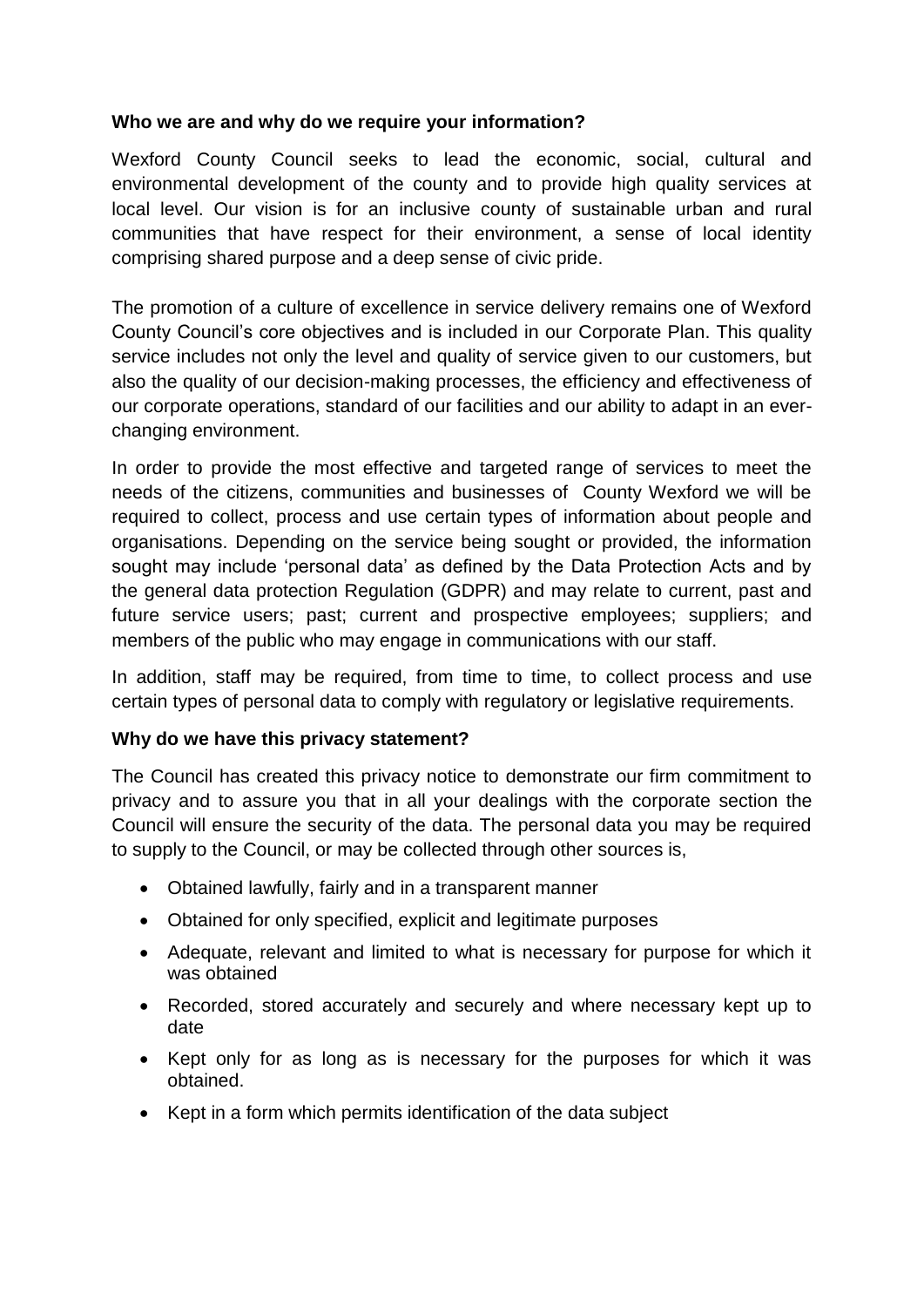• Processed only in a manner that ensures the appropriate security of the personal data including protection against unauthorised or unlawful processing.

More detail is available in our Data Protection Policy statement at Data [Protection Policy](https://www.wexfordcoco.ie/sites/default/files/content/GDPR/Wexford-County-Council-Data-Protection-Policy-GDPR-18.pdf) on our website www.wexfordcoco.ie

### **What is the activity referred to in this Privacy Statement?**

People have a legal right to access information held by a body to which FOI legislation applies – known as an FOI body.

People have a legal right to have official information relating to them amended where it is incomplete, incorrect or misleading.

People have a legal right to obtain reasons for decisions affecting them.

# **What is the basis for making the processing of personal data in this activity lawful?**

Processing is necessary to comply with a legal obligation [Article 6(1) (c) of the General Data Protection Regulations, 2016].

#### **We require your contact details**

In order to communicate with you, you will be asked for contact details. You do not have to provide all contact details but providing more, such as email, phone, address, makes it easier to communicate.

We take steps to verify the identity of the requestor before granting access to personal data. The requester will be required to provide a copy of state issued photographic ID. The suitability of the identifying documentation will be determined by the FOI Officer/Decision Maker.

# **What items of personal data do we need to undertake this activity?**

Name, address, email and phone numbers, photographic ID will also be required where personal data is requested. Other data which is not requested but often accompanies a FOI request includes, occupation, third party names and addresses.

This personal data will be used for the following purpose(s): Personal data is required for all stages in the process i.e. to verify the identity of the requestor, acknowledge and process the FOI request and in the event of an internal review or Office of Information Commissioner (OIC) investigation.

# **Is the personal data submitted as part of this activity shared with other organisations?**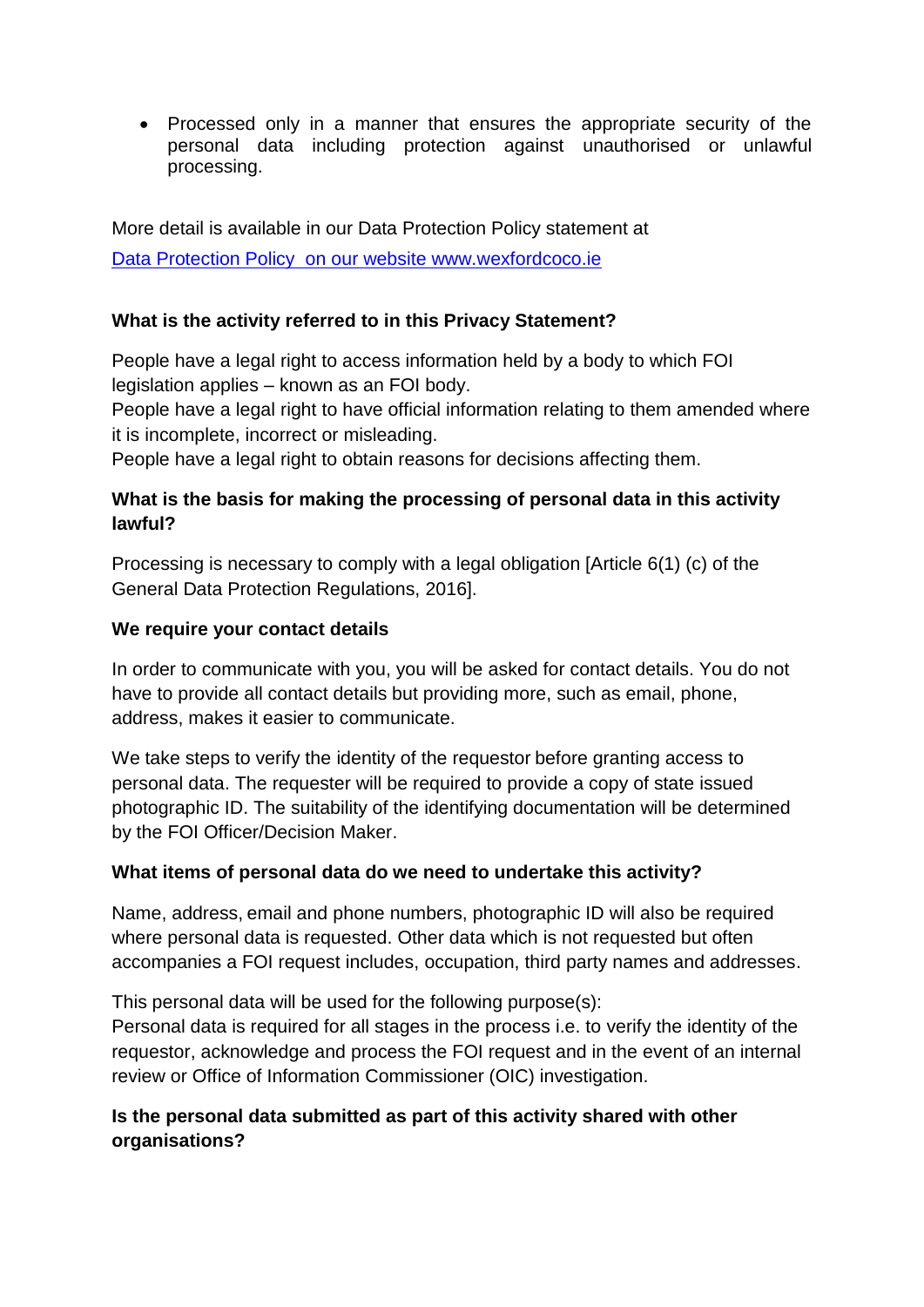Wexford County Council may, to fulfil statutory or regulatory obligations or in the public interest, from time to time, have to share personal data with other organisations or entities (in Ireland or abroad). Where this is required

Wexford County Council shall have regard to the security and integrity of the data and will minimise the data shared.

In this activity, the data will be shared with the following recipients:

Relevant department(s) or relevant staff member(s)

# **How long is this personal data held by Wexford County Council?**

The Local Authority sector operates under the [National Retention Policy for Local](http://www.lgma.ie/sites/default/files/2002_national_retention_policy_for_local_authority_records_2.pdf)  [Authority Records](http://www.lgma.ie/sites/default/files/2002_national_retention_policy_for_local_authority_records_2.pdf) which outlines time periods for which your data will be retained and what will happen to it after the required retention period has expired. Links to the Policy will be updated as the Policy is renewed.

The data processed as part of this activity will be retained for the following period(s): Five years for current cases - non- current five years then archived.

#### **Do you need to update my records?**

Wexford County Council must take reasonable steps to ensure that personal data we have about our customers is correct and up to date. In addition, if the data held by us is found to be inaccurate you have the right to rectify / correct this.

If you find that personal data that we have about you is inaccurate or needs to be updated (for instance, you may have changed your name, address, contact details etc.) then please contact us so that we can correct it. You can do this by

#### **Emailing us at:** [foi@wexfordcoco.ie](mailto:foi@wexfordcoco.ie)

**Writing to us at:** Freedom of Information office, Wexford County Council, Carricklawn Wexford. Y35 WY93

# **Security**

Wexford County Council takes it security responsibilities seriously, employing appropriate physical and technical measures including the use of a Staff Access Control system with audit controls and staff training and awareness. We have internal procedures and computer interfaced protective barriers to keep your information as safe and secure as we possibly can.

#### **Your data protection Rights**

You have the right to request access to personal data held about you, obtain confirmation as to whether data concerning you exists, be informed of the content and source of data and check its accuracy. In addition, if the data held by us is found